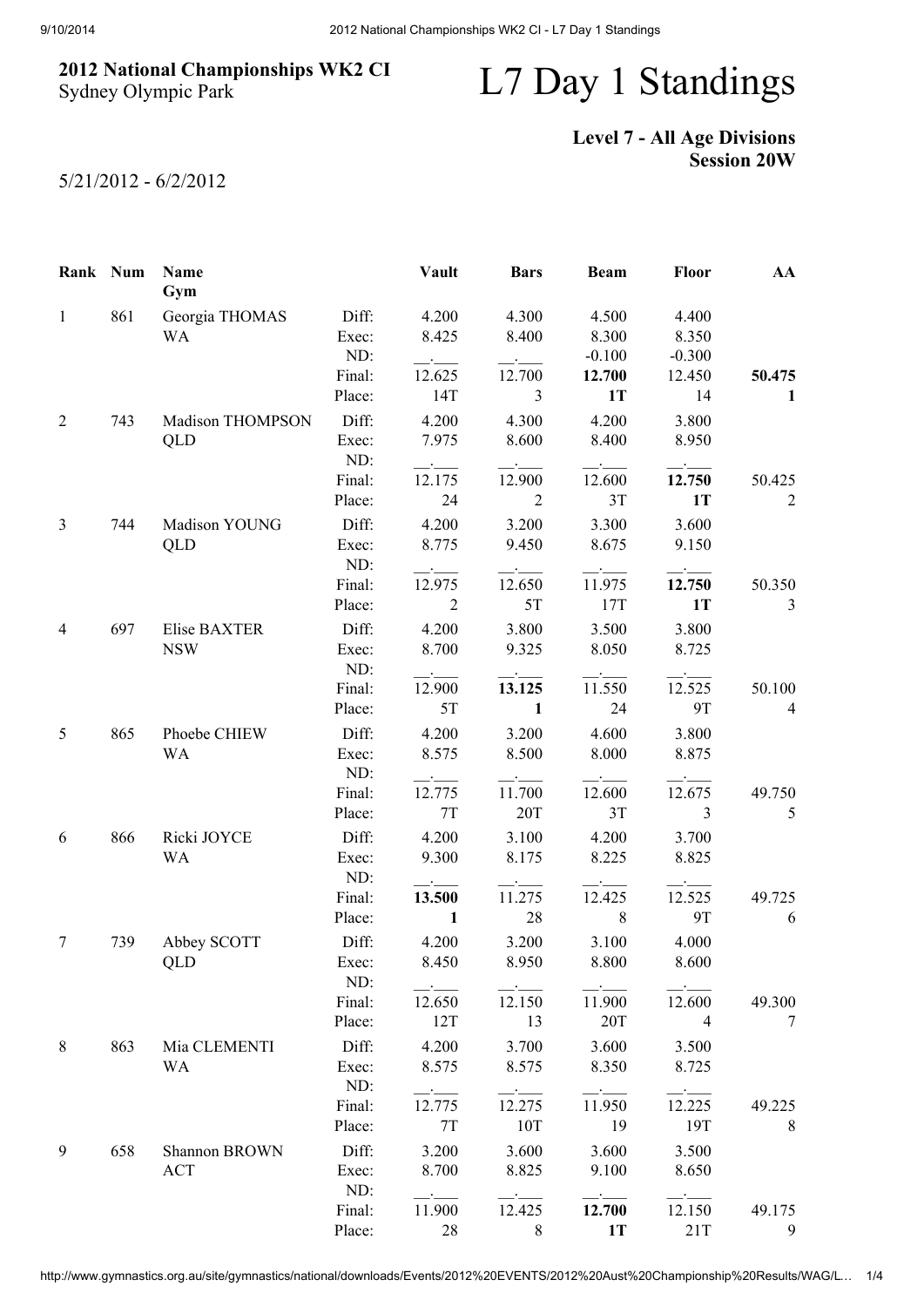| 9/10/2014 |     |                                |                  | 2012 National Championships WK2 CI - L7 Day 1 Standings |                                                                               |                                                                               |                          |              |
|-----------|-----|--------------------------------|------------------|---------------------------------------------------------|-------------------------------------------------------------------------------|-------------------------------------------------------------------------------|--------------------------|--------------|
| 10        | 741 | Anna ROWE<br><b>QLD</b>        | Diff:<br>Exec:   | 3.200<br>8.800                                          | 3.200<br>9.050                                                                | 3.700<br>8.175                                                                | 3.700<br>8.875           |              |
|           |     |                                | ND:              |                                                         |                                                                               |                                                                               |                          |              |
|           |     |                                | Final:<br>Place: | 12.000<br>26T                                           | 12.250<br>12                                                                  | 11.875<br>22                                                                  | 12.575<br>5T             | 48.700<br>10 |
| 11        | 700 | Lilly-Ann KEATING              | Diff:            | 4.000                                                   | 3.400                                                                         | 3.600                                                                         | 3.700                    |              |
|           |     | <b>NSW</b>                     | Exec:            | 8.325                                                   | 8.425                                                                         | 8.725                                                                         | 8.425                    |              |
|           |     |                                | ND:              |                                                         | $ -$                                                                          |                                                                               |                          |              |
|           |     |                                | Final:           | 12.325                                                  | 11.825                                                                        | 12.325                                                                        | 12.125                   | 48.600       |
|           |     |                                | Place:           | 20                                                      | 17                                                                            | 10T                                                                           | 23T                      | 11           |
| 12        | 698 | Friyana COOPER                 | Diff:            | 4.200                                                   | 3.900                                                                         | 3.500                                                                         | 3.600                    |              |
|           |     | <b>NSW</b>                     | Exec:<br>ND:     | 8.500                                                   | 8.500                                                                         | 8.400                                                                         | 7.950                    |              |
|           |     |                                | Final:           | 12.700                                                  | 12.400                                                                        | 11.900                                                                        | 11.550                   | 48.550       |
|           |     |                                | Place:           | 11                                                      | 9                                                                             | 20T                                                                           | 36                       | 12           |
| 13        | 740 | Anika TENAGLIA                 | Diff:            | 3.200                                                   | 3.300                                                                         | 4.100                                                                         | 3.600                    |              |
|           |     | QLD                            | Exec:            | 9.000                                                   | 8.975                                                                         | 7.400                                                                         | 8.950                    |              |
|           |     |                                | ND:              |                                                         |                                                                               |                                                                               |                          |              |
|           |     |                                | Final:           | 12.200                                                  | 12.275                                                                        | 11.500                                                                        | 12.550                   | 48.525       |
|           |     |                                | Place:           | 22T                                                     | 10T                                                                           | 25                                                                            | 7T                       | 13           |
| 14        | 696 | Casey HANLON<br><b>NSW</b>     | Diff:<br>Exec:   | 3.200<br>8.800                                          | 3.000<br>8.950                                                                | 3.400<br>8.575                                                                | 3.700<br>8.800           |              |
|           |     |                                | ND:              |                                                         |                                                                               |                                                                               |                          |              |
|           |     |                                | Final:           | 12.000                                                  | 11.950                                                                        | 11.975                                                                        | 12.500                   | 48.425       |
|           |     |                                | Place:           | 26T                                                     | 15                                                                            | 17T                                                                           | 11T                      | 14           |
| 15        | 656 | Georgia KEANE                  | Diff:            | 4.000                                                   | 3.100                                                                         | 3.500                                                                         | 3.700                    |              |
|           |     | ACT                            | Exec:<br>ND:     | 8.200                                                   | 8.600                                                                         | 8.675                                                                         | 8.600                    |              |
|           |     |                                | Final:           | 12.200                                                  | 11.700                                                                        | 12.175                                                                        | 12.300                   | 48.375       |
|           |     |                                | Place:           | 22T                                                     | 20T                                                                           | 14                                                                            | 16                       | 15           |
| 16        | 862 | Lucy MAHONEY                   | Diff:            | 4.200                                                   | 3.300                                                                         | 4.400                                                                         | 3.500                    |              |
|           |     | <b>WA</b>                      | Exec:<br>ND:     | 7.875                                                   | 8.375                                                                         | 8.150<br>$-0.100$                                                             | 8.575                    |              |
|           |     |                                | Final:           | 12.075                                                  | $\overline{\phantom{a}}$ . The contract of $\overline{\phantom{a}}$<br>11.675 | 12.450                                                                        | 12.075                   | 48.275       |
|           |     |                                | Place:           | 25                                                      | 22                                                                            | $7\phantom{.0}$                                                               | 25T                      | 16           |
| 17        | 701 | Olivia WILLS                   | Diff:            | 4.200                                                   | 3.200                                                                         | 3.700                                                                         | 3.600                    |              |
|           |     | <b>NSW</b>                     | Exec:            | 8.725                                                   | 8.175                                                                         | 7.675                                                                         | 8.875                    |              |
|           |     |                                | ND:              | $ -$                                                    | $\overline{\phantom{a}}$                                                      | $ -$                                                                          | $\overline{\phantom{a}}$ |              |
|           |     |                                | Final:           | 12.925                                                  | 11.375                                                                        | 11.375                                                                        | 12.475                   | 48.150       |
|           |     |                                | Place:           | $\overline{4}$                                          | 26                                                                            | 29T                                                                           | 13                       | 17           |
| 18        | 659 | Tijana ZDRAVEVSKA Diff:<br>ACT | Exec:            | 3.200<br>8.600                                          | 3.600<br>9.050                                                                | 3.700<br>8.675                                                                | 3.700<br>7.525           |              |
|           |     |                                | ND:              |                                                         |                                                                               |                                                                               |                          |              |
|           |     |                                | Final:           | $\mathcal{L}$ . The set of $\mathcal{L}$<br>11.800      | $\overline{\phantom{a}}$ . The contract of $\overline{\phantom{a}}$<br>12.650 | $\overline{\phantom{a}}$ . The contract of $\overline{\phantom{a}}$<br>12.375 | $ -$<br>11.225           | 48.050       |
|           |     |                                | Place:           | 29                                                      | 5T                                                                            | 9                                                                             | 40                       | 18           |
| 19        | 699 | Lauren OPENSHAW                | Diff:            | 2.400                                                   | 3.000                                                                         | 3.600                                                                         | 3.600                    |              |
|           |     | <b>NSW</b>                     | Exec:            | 8.775                                                   | 8.775                                                                         | 8.975                                                                         | 8.900                    |              |
|           |     |                                | ND:              | $\overline{\phantom{a}}$                                |                                                                               |                                                                               |                          |              |
|           |     |                                | Final:<br>Place: | 11.175<br>38                                            | 11.775<br>18T                                                                 | 12.575<br>$\overline{5}$                                                      | 12.500<br>11T            | 48.025<br>19 |
|           | 821 | Lauren CAFRA                   | Diff:            |                                                         | 3.000                                                                         | 3.600                                                                         | 3.700                    |              |
| 20        |     | <b>VIC</b>                     | Exec:            | 4.000<br>8.900                                          | 8.475                                                                         | 7.450                                                                         | 8.875                    |              |
|           |     |                                | ND:              | $ -$                                                    | $  -$                                                                         |                                                                               |                          |              |
|           |     |                                | Final:           | 12.900                                                  | 11.475                                                                        | 11.050                                                                        | 12.575                   | 48.000       |
|           |     |                                | Place:           | 5T                                                      | 25                                                                            | 35                                                                            | 5T                       | 20           |
| 21        | 820 | Grace SPARK                    | Diff:            | 4.000                                                   | 3.300                                                                         | 3.600                                                                         | 4.000                    |              |
|           |     | <b>VIC</b>                     | Exec:            | 8.375                                                   | 9.375                                                                         | 7.625                                                                         | 7.775                    |              |
|           |     |                                | ND:              |                                                         |                                                                               | $-0.100$                                                                      |                          |              |

http://www.gymnastics.org.au/site/gymnastics/national/downloads/Events/2012%20EVENTS/2012%20Aust%20Championship%20Results/WAG/L… 2/4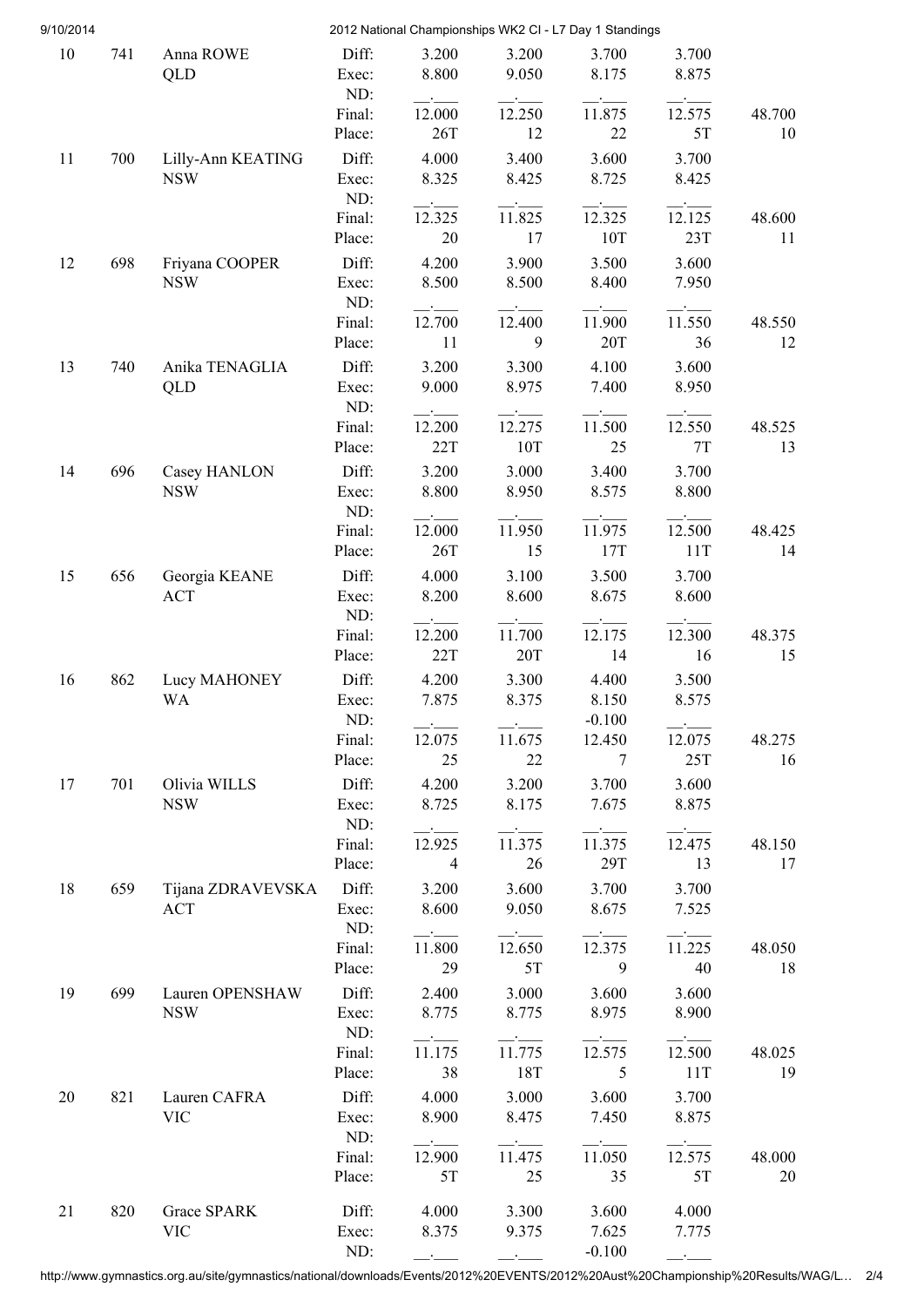| 9/10/2014 |     |                                 |                           |                        |                          | 2012 National Championships WK2 CI - L7 Day 1 Standings |                        |               |
|-----------|-----|---------------------------------|---------------------------|------------------------|--------------------------|---------------------------------------------------------|------------------------|---------------|
|           |     |                                 | Final:<br>Place:          | 12.375<br>19           | 12.675<br>$\overline{4}$ | 11.125<br>34                                            | 11.775<br>32           | 47.950<br>21  |
| 22        | 788 | Grace GABY<br><b>TAS</b>        | Diff:<br>Exec:            | 4.200<br>8.750         | 3.100<br>7.225           | 3.500<br>8.750                                          | 3.500<br>8.750         |               |
|           |     |                                 | ND:<br>Final:             | 12.950                 | 10.325                   | 12.250                                                  | 12.250                 | 47.775        |
| 23        | 655 | Georgia EVANS<br><b>ACT</b>     | Place:<br>Diff:<br>Exec:  | 3<br>3.200<br>8.225    | 37<br>3.100<br>8.475     | 13<br>3.800<br>8.700                                    | 18<br>3.500<br>8.725   | 22            |
|           |     |                                 | ND:<br>Final:             | 11.425                 | 11.575                   | 12.500                                                  | 12.225                 | 47.725        |
| 24        | 864 | Mikayla KIDD<br><b>WA</b>       | Place:<br>Diff:<br>Exec:  | 33T<br>4.200<br>8.450  | 23T<br>3.200<br>8.575    | 6<br>3.500<br>7.925                                     | 19T<br>3.700<br>8.100  | 23            |
|           |     |                                 | ND:<br>Final:<br>Place:   | 12.650<br>12T          | 11.775<br>18T            | 11.425<br>27T                                           | 11.800<br>31           | 47.650<br>24  |
| 25        | 819 | Chloe FAKEERAH<br><b>VIC</b>    | Diff:<br>Exec:<br>ND:     | 2.400<br>9.050         | 4.000<br>8.575           | 3.400<br>7.850                                          | 4.100<br>8.175         |               |
|           |     |                                 | Final:<br>Place:          | 11.450<br>32           | 12.575<br>7              | 11.250<br>31                                            | 12.275<br>17           | 47.550<br>25  |
| 26        | 654 | Claire PURDAM<br><b>ACT</b>     | Diff:<br>Exec:<br>ND:     | 2.400<br>8.525         | 3.100<br>8.800           | 3.400<br>8.325                                          | 3.500<br>8.875         |               |
|           | 792 | Zoe DOWLING                     | Final:<br>Place:<br>Diff: | 10.925<br>39<br>4.000  | 11.900<br>16<br>3.000    | 11.725<br>23<br>3.500                                   | 12.375<br>15<br>3.500  | 46.925<br>26  |
| 27        |     | <b>TAS</b>                      | Exec:<br>ND:              | 8.225                  | 7.450                    | 8.800                                                   | 8.400                  |               |
| 28        | 657 | Namdhaan HALL                   | Final:<br>Place:<br>Diff: | 12.225<br>21<br>2.400  | 10.450<br>34<br>3.200    | 12.300<br>12<br>3.400                                   | 11.900<br>30<br>3.800  | 46.875<br>27  |
|           |     | <b>ACT</b>                      | Exec:<br>ND:              | 9.325                  | 7.300                    | 8.650                                                   | 8.750                  |               |
| 29        | 775 | Erin TEAKLE                     | Final:<br>Place:<br>Diff: | 11.725<br>30<br>4.000  | 10.500<br>33<br>3.400    | 12.050<br>16<br>3.500                                   | 12.550<br>7T<br>3.600  | 46.825<br>28  |
|           |     | <b>SA</b>                       | Exec:<br>ND:              | 8.400                  | 7.900                    | 7.925                                                   | 7.800                  |               |
| 30        | 776 | Maja LANZONI                    | Final:<br>Place:<br>Diff: | 12.400<br>18<br>3.000  | 11.300<br>27<br>3.100    | 11.425<br>27T<br>3.700                                  | 11.400<br>38<br>3.500  | 46.525<br>29  |
|           |     | <b>SA</b>                       | Exec:<br>ND:              | 8.425                  | 8.475                    | 7.500                                                   | 8.575                  |               |
| 31T       | 817 | <b>Brigette SNELL</b>           | Final:<br>Place:<br>Diff: | 11.425<br>33T<br>4.200 | 11.575<br>23T<br>3.200   | 11.200<br>32<br>3.200                                   | 12.075<br>25T<br>3.800 | 46.275<br>30  |
|           |     | <b>VIC</b>                      | Exec:<br>ND:<br>Final:    | 8.425<br>12.625        | 7.050<br>10.250          | 7.975<br>11.175                                         | 8.325<br>12.125        | 46.175        |
|           |     |                                 | Place:                    | 14T                    | 39                       | 33                                                      | 23T                    | 31T           |
| 31T       | 777 | Stephanie EGLINTON<br><b>SA</b> | Diff:<br>Exec:<br>ND:     | 3.000<br>8.375         | 2.900<br>7.925           | 3.500<br>8.825                                          | 3.500<br>8.150         |               |
|           |     |                                 | Final:<br>Place:          | 11.375<br>35           | 10.825<br>30             | 12.325<br>10T                                           | 11.650<br>34           | 46.175<br>31T |